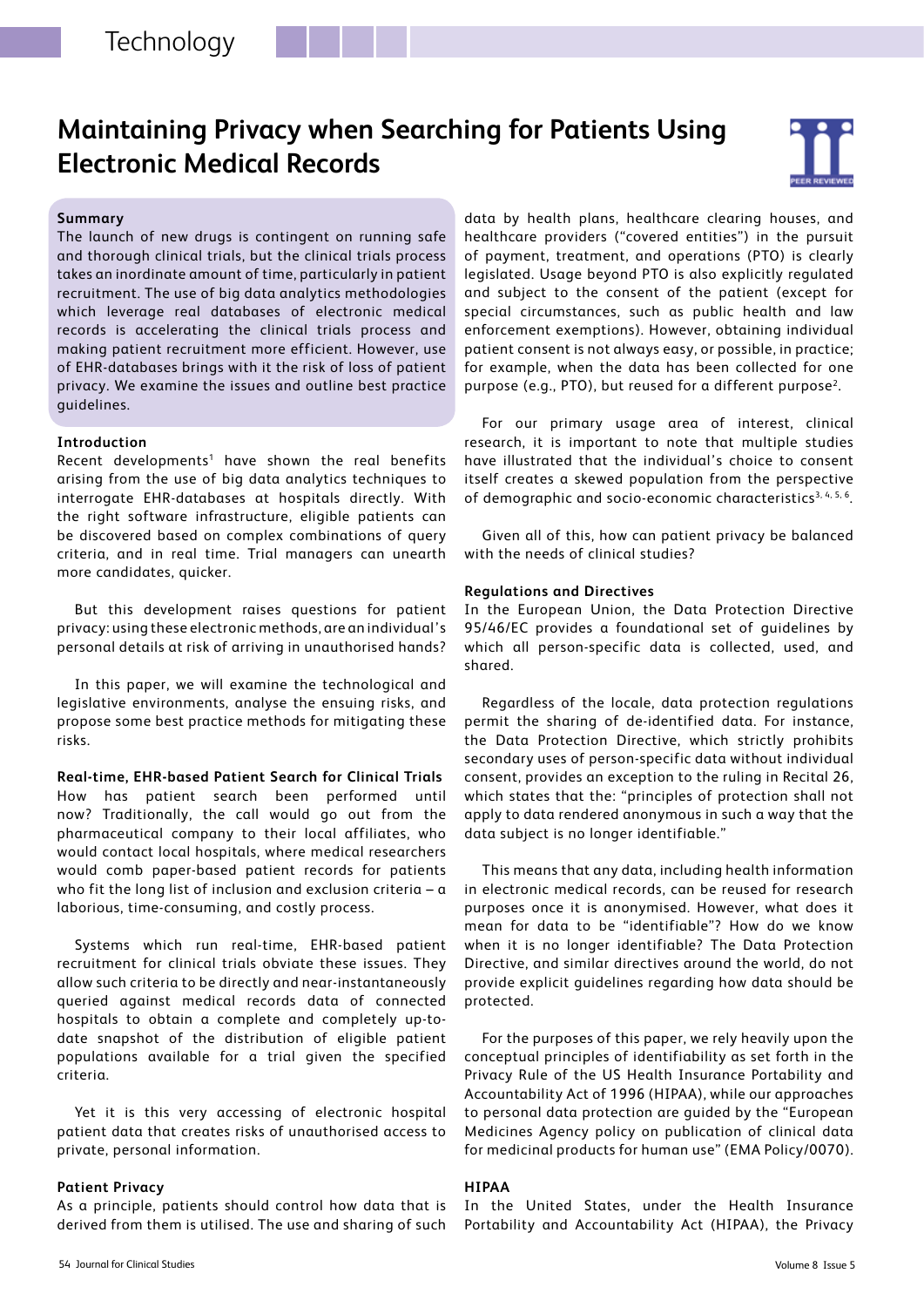Rule designates "protected health information" (PHI) as all health information held, or transmitted by a covered entity, that relates to an individual's health. PHI also covers information that identifies an individual, or can be used to identify the individual. As such, it includes many common identifiers (e.g., name, address, birth date, social security number), but also includes potential "quasiidentifiers" that may permit a recipient of the data to determine the identity of the corresponding subject.

When health information does not identify an individual, and there is no reasonable basis to believe that it can be used to identify an individual, it is said to be "de-identified" and is not protected by the Privacy Rule, which is akin to the notion of being anonymised under the EU Data Protection Directive.

45 C.F.R., section 164.514(a) of the Privacy Rule provides the standard for de-identification of individually identifiable health information: "Health information that does not identify an individual and with respect to which there is no reasonable basis to believe that the information can be used to identify an individual is not individually identifiable health information." Meanwhile, Section 164.514(b) outlines pathways to de-identification of health data.

The first route is the "expert determination" method. Health information can be determined as "not individually identifiable" if an expert "with appropriate knowledge of and experience with generally accepted statistical and scientific principles and methods for rendering information not individually identifiable … determines that the risk is very small that the information could be used … to identify an individual," and can document their reasoning and conclusions.

The second is the "safe harbour" method, wherein a list of personal identifiers for the individual, as well as for relatives and employers, are removed from the health record.

The HIPAA Privacy Rule also provides direction with respect to "re-identification": "A covered entity may assign a code or other means of record identification to allow information de-identified under this section to be re-identified, provided that: 1) the code or other means of record identification is not derived from or related to information about the individual and is not otherwise capable of being translated so as to identify the individual; and 2) the covered entity does not use or disclose the code or other means of record identification for any other purpose, and does not disclose the mechanism for reidentification." The use of such a code is the basis for the process known as pseudonymisation.

### **European Medicines Agency Policy**

The European Medicines Agency (EMA) has promulgated new policy on the publication of clinical data generated and/or used in the context of a clinical trial<sup>7</sup> to protect and foster public health, while ensuring there is transparency in clinical trials. As part of this policy, the EMA recommends the protection of personal data. Specifically, it states that: "The secondary analysis of personal data will have to be fully compatible with the individual privacy of clinical trial participants and data protection." To accomplish this goal, data use agreements that prohibit unconsented re-identification are recommended: "[recipients of the data will] not seek to re-identify the trial subjects or other individuals from the Clinical Reports in breach of applicable privacy laws."

## **The Risks of Re-identification**

Many studies have shown that there is a real danger of health information, albeit with explicit identifiers removed, being re-identified again, using complex combinations of statistical methods 4, 8, 9, 10, 11, 12, 13, 14, 15, 16. The question is, however, one of probability rather than possibility: how likely would such a malicious attack be to occur?17. And how likely to succeed? Most data protection directives around the world (including HIPAA's Privacy Rule) do not specify outright that data must not be reidentifiable, but rather that it must not be re-identifiable against reasonable means.

### **Baseline Risk: Safe Harbour**

To determine what is an acceptable level of reidentification risk, we investigated how the residual features which would be permissible to share via a HIPAA safe harbour policy might still permit re-identification.

Taking the limited adversarial model used by privacy risk experts in practice, where the adversary is assumed to be able to have knowledge of between five and seven attributes about the patient<sup>18</sup>, analysis of public data from the US Decennial Census<sup>19</sup> based on attacks described in literature<sup>8, 20</sup> produced an estimate for the number of uniques reportable in the population. The estimation process was based on the strategy proposed  $in<sup>21</sup>$  and gave the result that 0.48% of the US population was expected to be unique, or a risk of 0.0048.

## **Types of Risk**

There are several ways by which re-identification risk can be defined, which depend on the knowledge and goals of the attacker. In the literature, these risk metrics are often referred to as 1) prosecutor, 2) journalist, and 3) marketer risks<sup>22</sup>.

The first two types of risks correspond to scenarios for the most easily attackable record in the data set. Specifically, the prosecutor and journalist risks correspond to the most re-identifiable person in the published data set (i.e., the sample), and in the broader population (e.g., all individuals in the metropolitan Istanbul, Turkey region), respectively. This attack assumes that the most risky individual is the one of interest for targeting by the adversary. An example of the prosecutor attack is shown in Figure 1.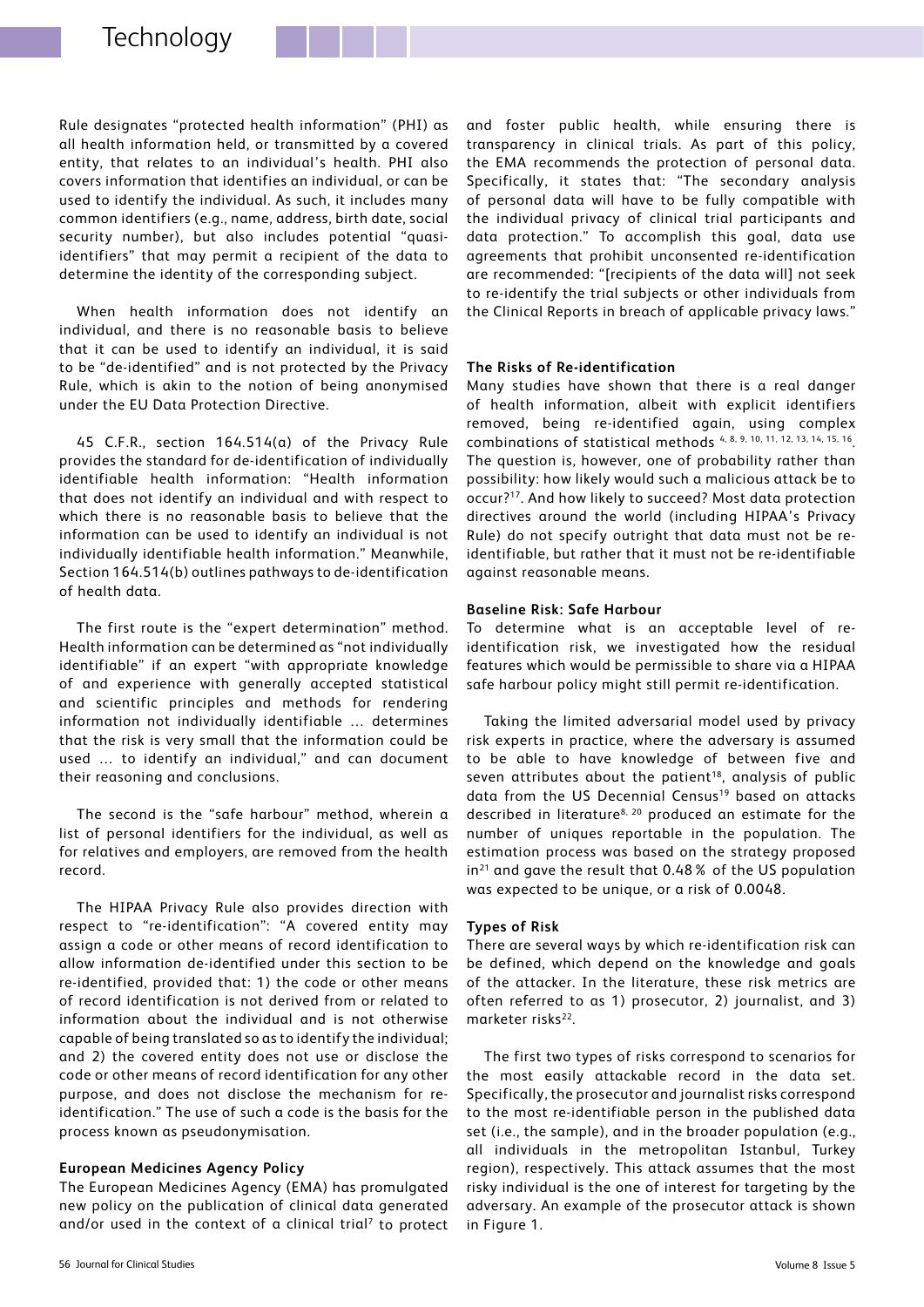

Figure 1. An illustration of a successful prosecutor attack on a query-response data warehouse.

By contrast, the marketer risk is an amortisation of the risk over all individuals in the data set. In this scenario, the adversary aims to re-identify as many individuals as possible, but may not worry about committing a specific targeted identification. An example of the marketer attack is shown in Figure 2. In such a scenario, the marketer risk is defined as the proportion of records that can be correctly re-identified in a data set sampled from a population.



Figure 2. An illustration of a marketer attack on a queryresponse data warehouse.

### **Maintaining Privacy: Patient Pseudonymisation**

As a first principle, therefore, in maintaining patient privacy, it is important that the data should be deidentified, anonymised, and/or pseudonymised. As we have seen, pseudonymisation is where an individual patient's record is substituted with a value that is unique and consistent for this individual, so that their record may be indexed and managed in the data warehouse, and continue to be updated over time.

There is precedent for incorporating a pseudonym in a record, provided that the recipient was not supplied with the decryption process for the pseudonym. Under the EU Data Protection Directive, the Article 29 Working Group23 recently stated that: "… using a pseudonym means that it is possible to backtrack to the individual, so that the individual's identity can be discovered, but then only under predefined circumstances. In that case, although data protection rules apply, the risks at stake for the individuals with regard to the processing of such indirectly identifiable information will most often be low, so that the application of these rules will justifiably be more flexible than if information on directly identifiable individuals were processed."

In this model, the only individuals with the ability to translate the pseudonym back to an individual's identity are those who hold the keys to the pseudonymisation process.

As is stated in the Handbook on European Data Protection Law24, from the European Council (in April 2014) (§2.1.3): "… pseudonymisation of data is one of the most important means of achieving data protection on a large scale, where it is not possible to entirely refrain from using personal data … This is particularly useful where data controllers need to ensure that they are dealing with the same data subjects but do not require, or ought not to have, the data subjects' real identities. This is the case, for example, where a researcher studies the course of a disease with patients, whose identity is known only to the hospital where they are treated and from which the researcher obtains the pseudonymised case histories.

#### **Maintaining Privacy: Mitigation of Risks**

Risk itself is a composite of the probability that an attack will be mounted and the probability of the attack's success. The probability of attack can be mitigated by legal, technical, and economic controls, which serve as disincentives to malfeasance in the system and can mitigate the risk of unsanctioned re-identification:

- Economic: recent research has shown that costs can serve as deterrents to potential adversaries and mitigate the chance of re-identification attacks<sup>25, 26</sup>. As a guideline, users of data derived via EHR-based search system must pay a non-trivial monetary sum to provide deterrence in this setting.
- Legal: all users of the system must be made cognisant of acceptable use and confidentiality requirements. While such a policy does not guarantee a user will refrain from violating the terms of service, it does provide the supplier of an EHR-based system the ability to hold users of the system accountable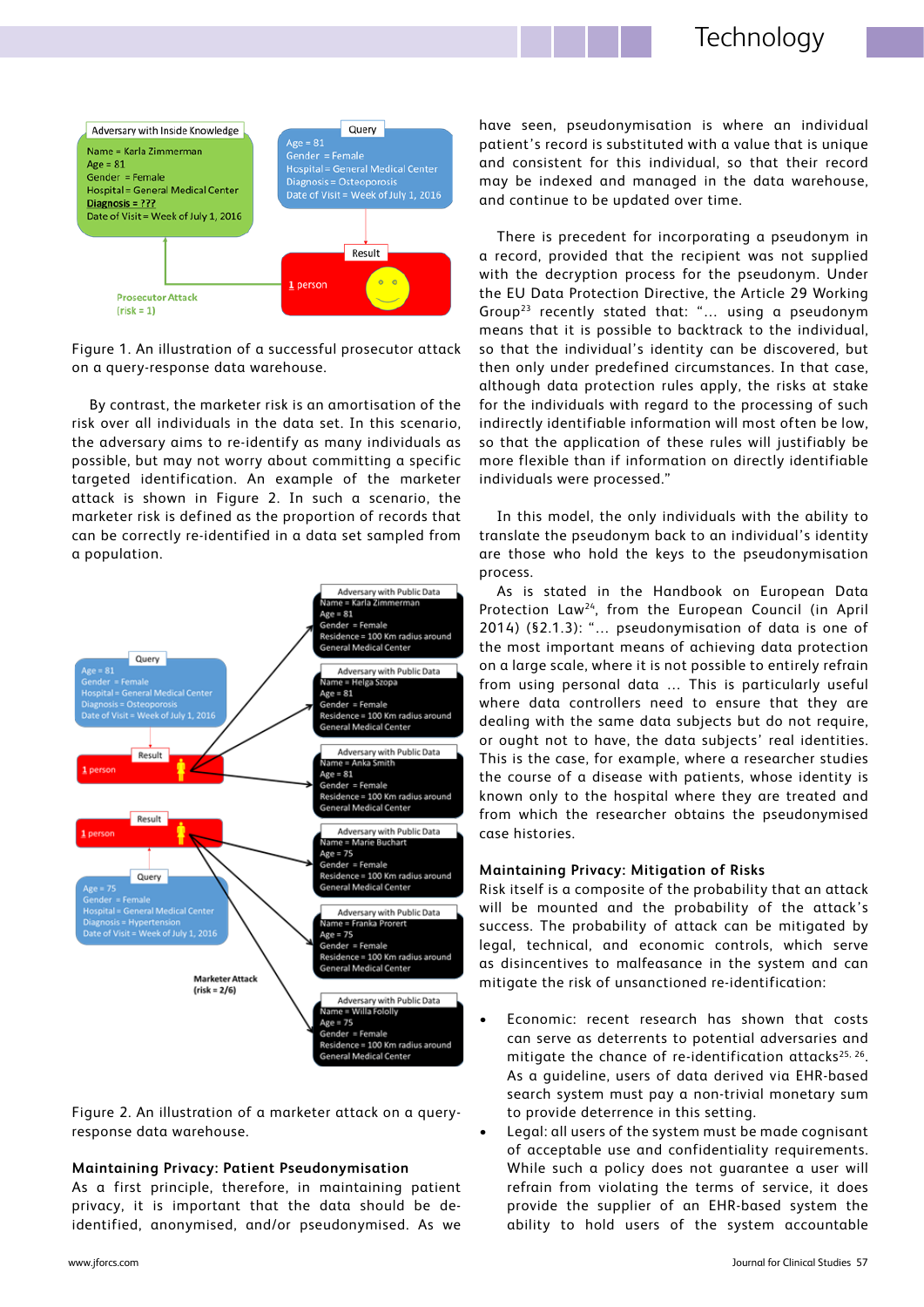for their actions in a relevant court of law. Such protections are critical because anonymised (or deidentified) data falls outside the scope of regulation and without such a contract, there would be no accountability for misuse of the data.

Technical: from a statistical perspective, the data is attenuated to ensure that it does not include sufficient information to facilitate re-identification beyond a certain degree.

While these controls cannot be guaranteed, evidence in information security indicates that they certainly lower the rate at which attacks against such systems are realised25, 26.

## **Mitigating Marketer Risk**

Running an analysis on US Census estimates, it was found that as the size of a population shrinks, the possibility for re-identification grows. Extrapolating to other countries, the risk of re-identification becomes unacceptably large when the population of the country from which the data is derived drops below three million individuals. As such, this population size can be set as the threshold at which query results from the system must be returned to the end user in an aggregated form only, without disclosing which particular hospital the patients were treated at.

## **Mitigating Prosecutor Risk**

To prevent the suppliers of data to a data warehouse from probing for known individuals upon the integration of such data from other suppliers, the supplier must only return records to suppliers that are aggregated to obscure small values. Each result (or report) returned to suppliers must have a minimum number of patients associated with it during the time period of interest. If this threshold is not satisfied, the report will not be provided.

However, this begs the question of what an appropriate level of aggregation would be.

If we look toward how various agencies apply the "minimum threshold rule" in practice, and relate this to the prosecutor risk, we can determine their threshold of acceptable probability of identification and use it in our own situation. Based on the evidence, we would recommend the use of a threshold of 5. This threshold would be applied in two ways. First, a count of <5 will be displayed for a specific hospital when the user issuing the query works for the institution associated with the count. Second, a count of <5 will be displayed when the total across all hospitals is below the threshold. It is important to recognise that this is a minimum value that is likely to transpire on rare occasions only and that, practically, the risk to an average patient in the system is often significantly smaller.

## **Conclusion**

In this paper, we have attempted to outline the risks to patient privacy stemming from leveraging electronic medical records for the purpose of patient search for clinical trials. We have also proposed best practice methods of mitigating these risks. Protection methods invoked included 1) pseudonymisation, as validated by expert determination, 2) suppression of baseline identity details under safe harbour principles, 3) mitigation of risks via legal, attenuation, and economic controls, 4) aggregated counts for countries with populations below the three million threshold, 5) aggregated counts for results with populations below five. Use of these techniques will mitigate risks that an individual's personal details will arrive in unauthorised hands.

## References

- 1. Beresniak, A., Schmidt, A., Proeve, J., Bolanos, E., Patel, N., Ammour, N., Sundgren, M., Ericson, M., Karakoyun, T., Coorevits, P., Kalra, D., De Moor, G., Dupont, D. "Cost-benefit assessment of using electronic health records data for clinical research versus current practices: Contribution of the Electronic Health Records for Clinical Research (EHR4CR) European Project," Contemporary Clinical Trials 46 (2016) 85– 91.
- 2. Canadian Institutes of Health Research. CIHR best practices for protecting patient privacy in health research. September 2005.
- 3. Harris, A., Levy, A., Teschke, K. Personal Privacy and Public Health: Potential impacts of privacy legislation on health research in Canada. Canadian Journal of Public Health. 2008: 293-296.
- 4. El Emam, K., Kosseim, P. Privacy interests in prescription data, part 2: Research Subject privacy. IEEE Security and Privacy Magazine. 2009; 7(1): 75- 78.
- 5. Kho, M., Duffett, M., Willinson, D., Cook, D., Brouwers, M. Written informed consent and selection bias in observational studies using medical records: systematic review. British Medical Journal (BMJ). 2009; 338: b866.
- 6. Hill, E.M., Turner, E.L., Martin, R.M., Donovan, J.L. Let's get the best quality research we can: public awareness and acceptance of consent to use existing data in health research: a systematic review and qualitative study. BMC Medical Research Methodology. 2013; 13: 72.
- 7. European Medicines Agency. European Medicines Agency policy on publication of clinical data for medicinal products for human use. Policy/0070. October 2, 2014. Available online: http://www. ema.europa.eu/docs/en\_GB/document\_library/ Other/2014/10/WC500174796.pdf.
- 8. Sweeney, L. Weaving technology and policy together to maintain confidentiality. Journal of Law, Medicine, and Ethics. 1997; 25(2-3): 98-110.
- 9. El Emam, K., Jabbouri, S., Sams, S., Drouet, Y., Power, M. Evaluating common de-identification heuristics for personal health information. Journal of Medical